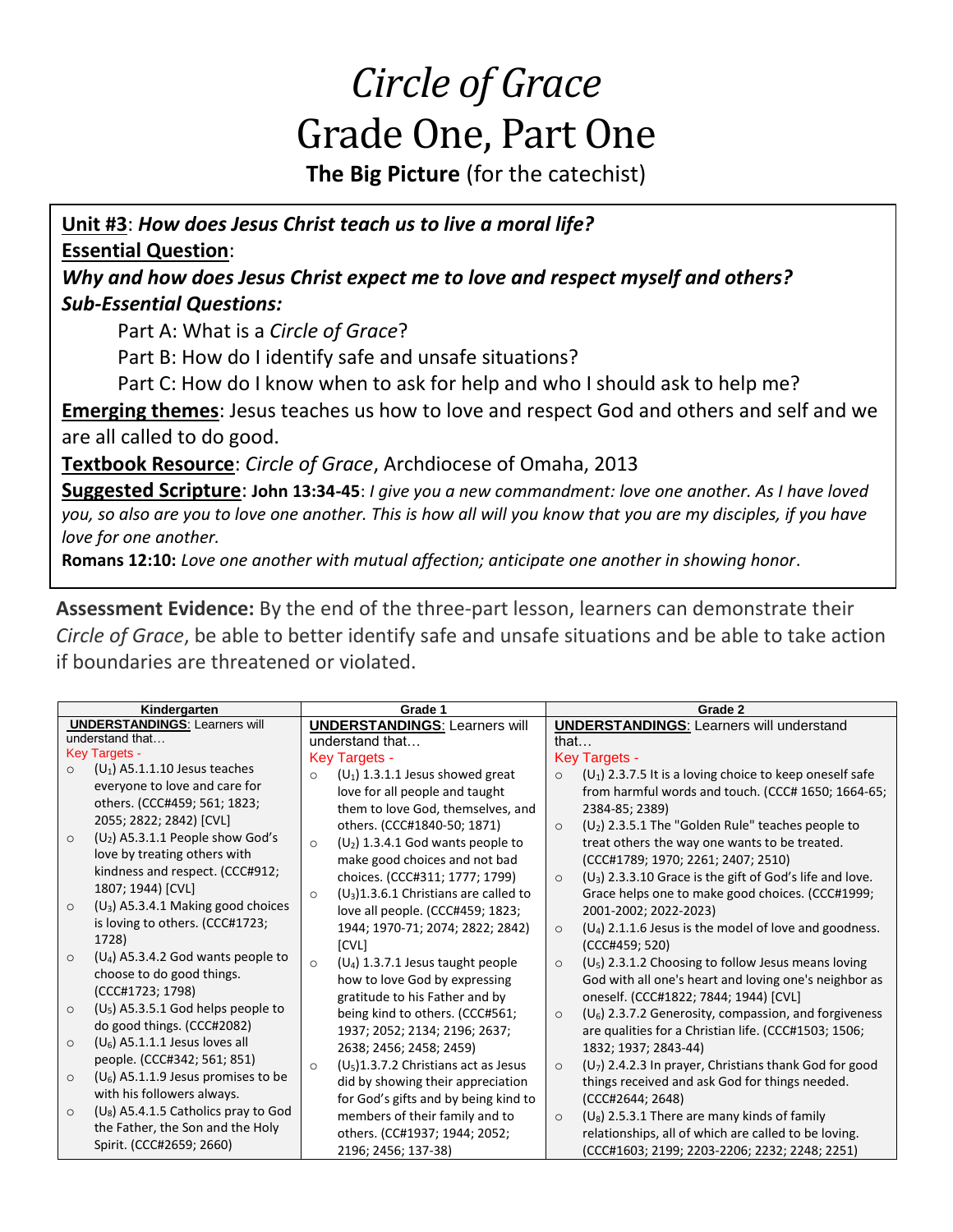| $(U_9)$ A5.5.2.1 A Christian family<br>$\circ$<br>helps others in need. (CCC#2208;<br>2452; 2459; 2462)<br>$(U_{10})$ A5.1.2.2 The Holy Spirit lives<br>$\Omega$<br>in every person. (CCC#733; 738; | $(U_6)$ 1.3.7.3 The human body is a<br>$\circ$<br>gift from God that needs to be<br>protected from harm. (CCC#225;<br>356-61; 369; 747; 759; 777-78;<br>959; 1604; 1655; 1700-01; 1944-                                                                                                                            | Knowledge/Skills: Learners will know that / be skilled<br>at<br><b>Key Targets -</b>                                                                                                                                                                                                                                                                                                                                                                                                                     |
|-----------------------------------------------------------------------------------------------------------------------------------------------------------------------------------------------------|--------------------------------------------------------------------------------------------------------------------------------------------------------------------------------------------------------------------------------------------------------------------------------------------------------------------|----------------------------------------------------------------------------------------------------------------------------------------------------------------------------------------------------------------------------------------------------------------------------------------------------------------------------------------------------------------------------------------------------------------------------------------------------------------------------------------------------------|
| 747; 809)                                                                                                                                                                                           | 48; 2179; 2233; 2255; 2319; 2334;<br>2451-52; 2456; 2458-59)<br>$(U_7)$ 1.5.2.2 There are certain<br>$\Omega$<br>behaviors needed to build healthy<br>friendships. (CCC#1717; 1719;<br>1724-26)<br>$(U_8)$ 1.5.2.3 The effects of<br>$\circ$<br>Christians' faith extends beyond<br>their families. (CCC#154; 180) | $(K_1)$ 2.3.4.1 A conscience is that part of a person that<br>$\Omega$<br>helps one to distinguish between right and wrong.<br>(CC#1777-78; 1786; 1796)<br>$(K2)$ 2.3.7.3 Feelings are a gift from God which help<br>$\circ$<br>people to love others. (CCC#1769)<br>$(K_3)$ 2.3.7.4 Church teachings help Catholics learn<br>$\circ$<br>how to live a life in Christ. (CCC#87; 89; 93; 97-98)<br>$(K4)$ 2.6.3.2 Christians are called to be peacemakers<br>$\circ$<br>every day. (CCC#1716; 2305; 2330) |

#### **Objectives for Part One**:

- 1. Demonstrate his/her own *Circle of Grace*
- 2. Describe what makes a person's *Circle of Grace* a holy space.
- 3. Identify the behaviors appropriate for the *Circle of Grace*.

#### **Materials Needed**:

- 1. Vocabulary sheet (attached for catechist reference only)
- 2. Symbols: (Examples: Stop sign, Nike swoosh, slippery when wet sign, peace symbol, etc.)
- 3. White Board, markers
- 4. One *Circle of Grace* symbol
- 5. One stoplight sheet to be colored in advance by catechist
- 6. How to ask for help poster
- 7. Parent Connection materials to be sent home with students

## Opening Prayer

Pray: *Sign of the Cross Holy Spirit, show us the way. Be with us in all we think, do and say. Amen.* Pray: *Sign of the Cross*

## Engage

Catechist: Show the symbols (stop sign, Nike swoosh, slippery when wet sign, peace symbol, etc.) and ask students what they represent. Make the point that symbols are a way of telling us something or reminding us of something.

Write "Symbol" on the white board.

Catechist says: **"A symbol is a picture or object that stands for something else."** 

Show children the Circle of Grace symbol. Ask: *"What do you see in this symbol?"* 

Say: *"This is a symbol for our Circle of Grace. It reminds us that God loves us and His love is always around us. Everyone has a Circle of Grace."*

Review what each part represents:

a. Red *Circle of Grace* Words – Color of the Holy Spirit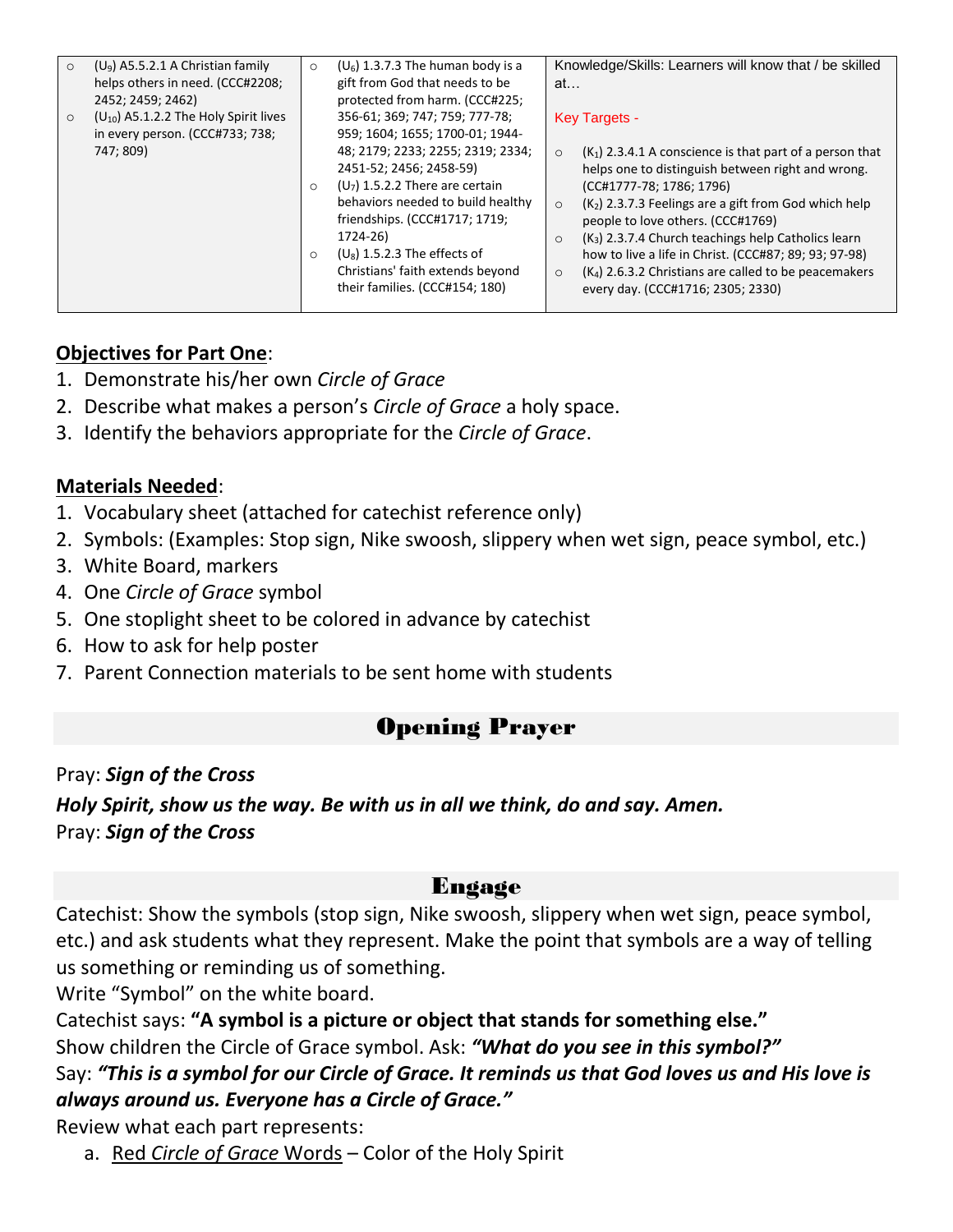- b. Person Child of God
- c. Yellow Circle Grace
- d. Dove Holy Spirit
- e. Blue Background The world in which we live.

## **Activity – Circle of Grace**

Catechist: Ask children to stand with enough room around them to fully expand their arms without touching each other.

Give the following directions while modeling the desired actions:

## *Reach with both arms as high as you can over your head.*

- *a. Circle your arms down on each side and bend down until you reach all the way under your feet.*
- *b. As you stand back up again, turn all the way around once as you raise your arms back over your head.*
- *c. This is the Circle of Grace that you live in.*

Repeat steps a, b, and c to reinforce physical dimensions of Circle of Grace.

Say: *Now we will talk about why it is important that we know about our Circle of Grace.*

## Essential Questions

Share and post this lesson's Essential Question: *How does knowing how to identify safe situations help me to live a moral life?*

- A. What is a *Circle of Grace*?
- B. How do I identify safe and unsafe situations?
- C. How do I know when to ask for help and who I should ask to help me?

# Explore

## **[Part A]**

Ask: **"Do you remember that Jesus told us how he would always love us and always be with us? If God is always with us, we are always in a special, holy place. That place is our Circle of Grace. God is present in our Circle of Grace because he wants a close relationship with each of us. This is the place the Holy Spirit is with us and within us."**

**"When we remember that we are in a Circle of Grace, with God and surrounded by God's love, we will also remember to behave with the respect for ourselves and for others that is called for when we are in a holy place."**

# Explain and Check for Understanding

**Activity:** Make a chart with two columns on white board. Label one column column with a happy face and the other with a sad face.

Catechist say: *What are some nice things that people do or say? What are some hurtful things that people do or say?* **What are some nice things you do or say? What might be some hurtful things you do or say?** (Allow a few responses. List on the board in the appropriate column.) Point out that words and behaviors listed in the happy face column are those that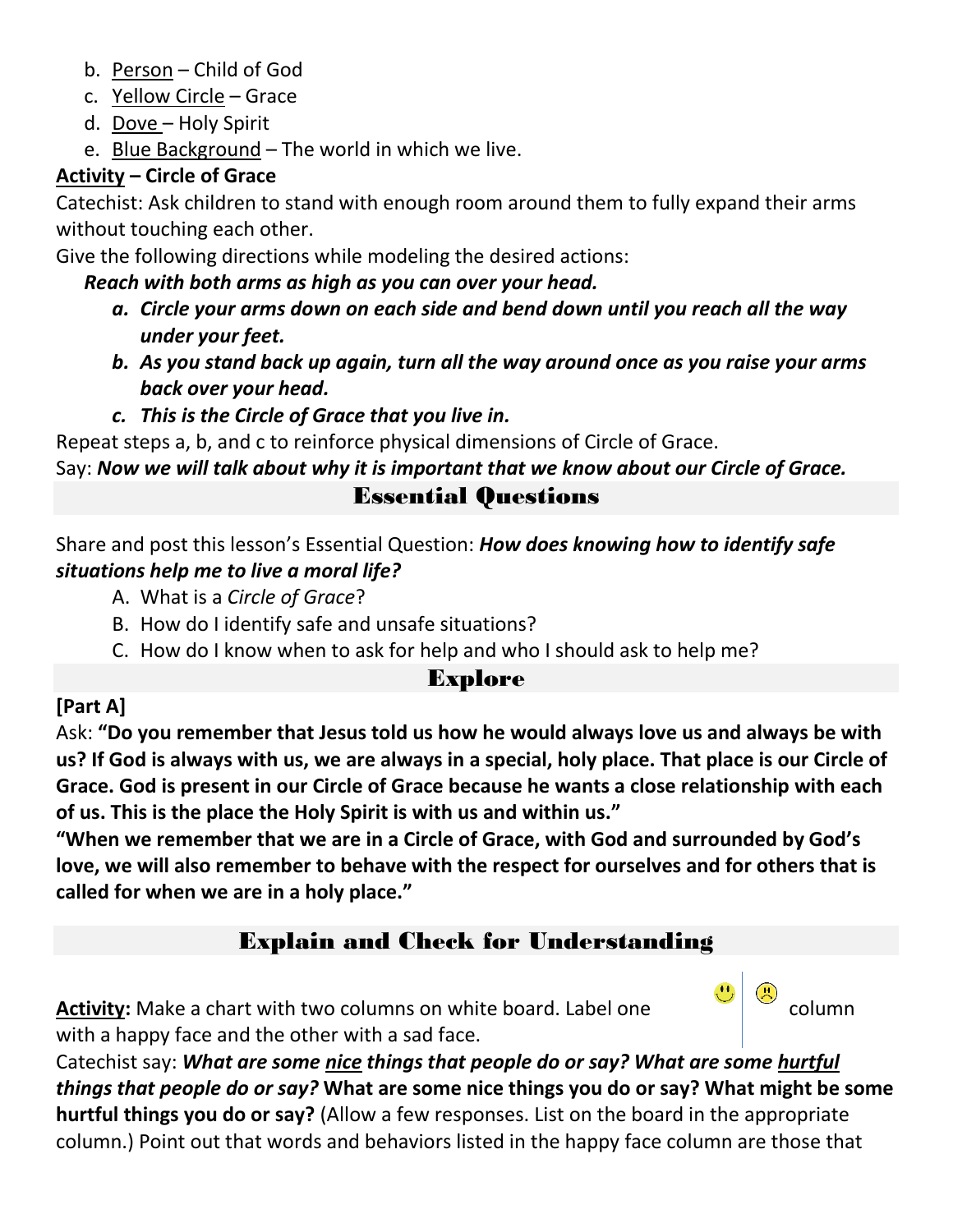respect everyone's *Circle of Grace* and others. The words and behaviors in the sad face column are those that do not belong in anyone's *Circle of Grace.*

## **[Part B]**

## **For Catechist**

**Objective**: help students identify safe and unsafe situations.

- 1. God does not want or cause bad things to happen to us and God loves us even when we are hurting or sad.
- 2. Learn how to identify when someone comes into our Circle of Grace.
- 3. Recognize safe and unsafe situations in a person's Circle of Grace.
- 4. Distinguish between safe and unsafe secrets in a person's Circle of Grace.

## Show a large stoplight poster.

Discuss the meaning or purpose of a stoplight by asking:

- 1. *Why do we have stoplights?* (pause for a few responses.)
	- *a. The reason we have stoplights is to protect people and keep them safe.*

2. *What does each color of the stoplight mean?* (stop, be careful, go ahead) Catechist says: *Most of the time you know what is safe and good to allow in your Circle of Grace. Sometimes, though, you need others who respect your Circle of Grace to help you know what is safe and what is not, people like our parents or teachers. God has given each of us or own kind of signal to keep us safe and protected. Sometimes these signals are called feelings. Our feelings are one of the main ways the Holy Spirit helps to guide us.* Catechist says: *Let's review how the three colors of a stoplight can remind us of the signals God gives us to help keep us safe and protected.*

*Green signal – Means GO AHEAD. Some things are definitely safe. Some examples are telling the truth, being kind and respectful, helping others, and caring about others. You are also safe when others respect your body and feelings. Could you name some other things that would always be safe to do or let someone else do with you?* (Catechist points out that everything written on the happy face column would be a green signal word or action.) *Red Signal – Means STOP. Some things are unsafe and always mean trouble. Review some general concepts of bullying. Ask the children to define it and what it looks like* (being mean to someone on purpose, lying, hitting, fighting, etc.) **Can you name some other things that are never good to do or let someone do to you?** (Catechist points out that everything written on the sad face column would be a red signal word or action.) **When this happens, tell someone that you trust, like your mom, dad, teacher, or other trusted adult.**

*Yellow Signal – Means BE CAREFUL. Sometimes you can't tell if a situation is safe or unsafe. You might feel confused or unsure about it. These are like a yellow signal. It may seem like just a funny feeling in your heart or tummy. When this happens, tell someone that you trust, like your mom, dad, teacher or other trusted adult.*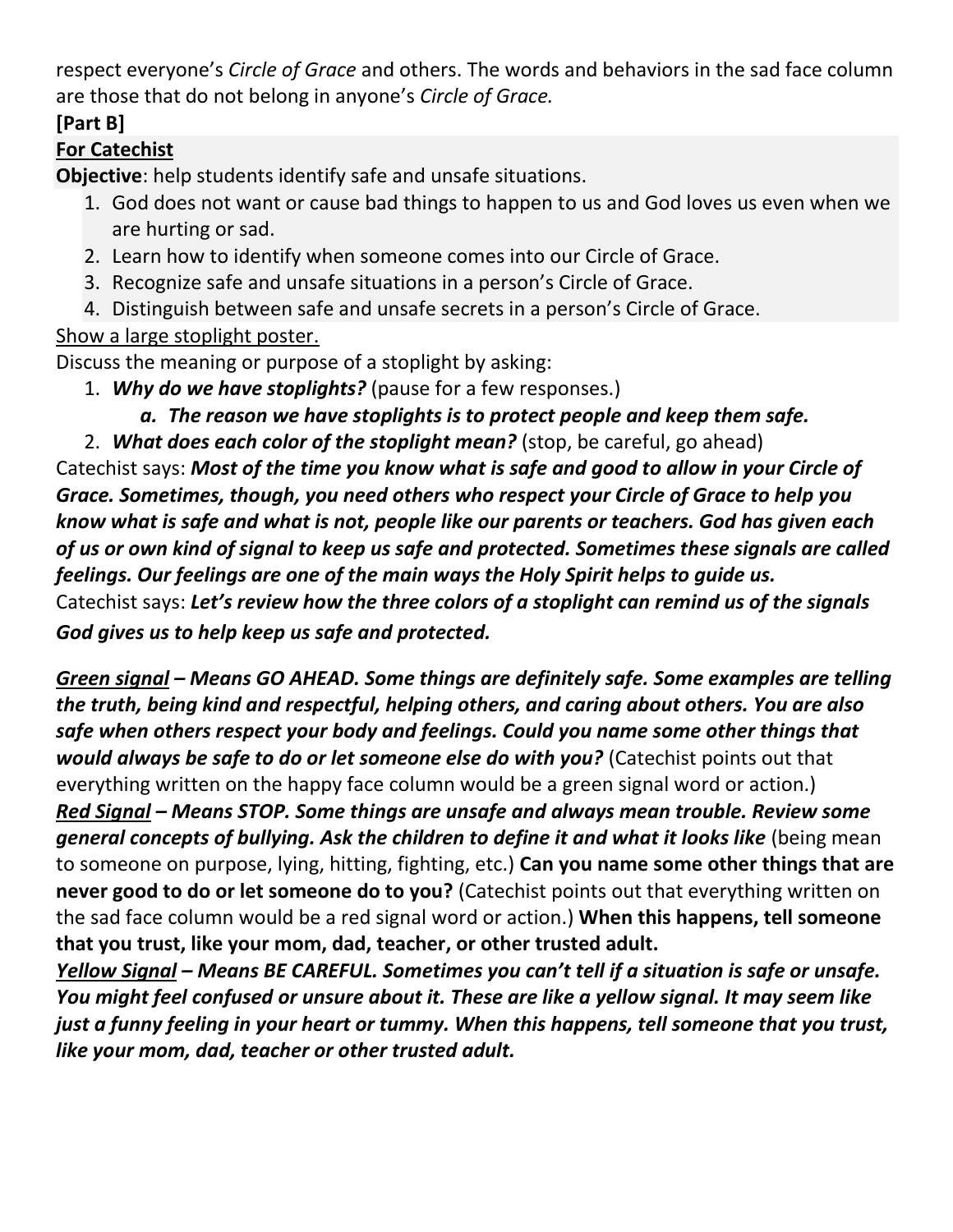# **SITUATIONS:**

**ACTIVITY:** This activity helps students learn how to identify dangerous and unsafe situations, feelings, and touch, but it is not to scare or shame them. Remind students that there are always adults available to listen and talk.

Catechist will display a "stoplight" color circle. Students agree or disagree verbally.

Catechist says: *In a moment, I am going to describe some situations. Please listen very carefully. At the end of each situation, I am going to ask you if you think the situation describes a red signal (STOP), Yellow signal (BE CAREFUL) or green signal (GO AHEAD). Then we'll talk about each situation.*

Catechist: read each of the situations attached. Make sure to vary the order in which the green, red, and yellow situations are read.

#### **Situations**

**GREEN** Situations:

- ➢ **Your mom or dad gives you a hug when you are sad** (loved, comforted).
- ➢ **You are at the doctor and your mom is with you. The doctor checks your body to make sure it is healthy** (safe, secure, embarrassed).
- ➢ **You see your friend crying and you ask if you can give her/him a hug** (sad, caring)**.**
- ➢ **Your grandmother/grandfather wipes your tears when you fall down and hurt yourself** (loved, comforted, safe)**.**
- ➢ **You tell the teacher when you accidentally break something in your classroom** (embarrassed, sorry, guilty, happy that you told)**.**
- ➢ **You decide not to laugh when a classmate falls down and cries even though your friends are laughing** (sad, happy that you did not make fun of them)**.**

**YELLOW**/**RED** Situations:

➢ **You are playing outside your house when a group of older kids come by and ask your name. They say they will give you a computer game if you go with them** (cautious, scared).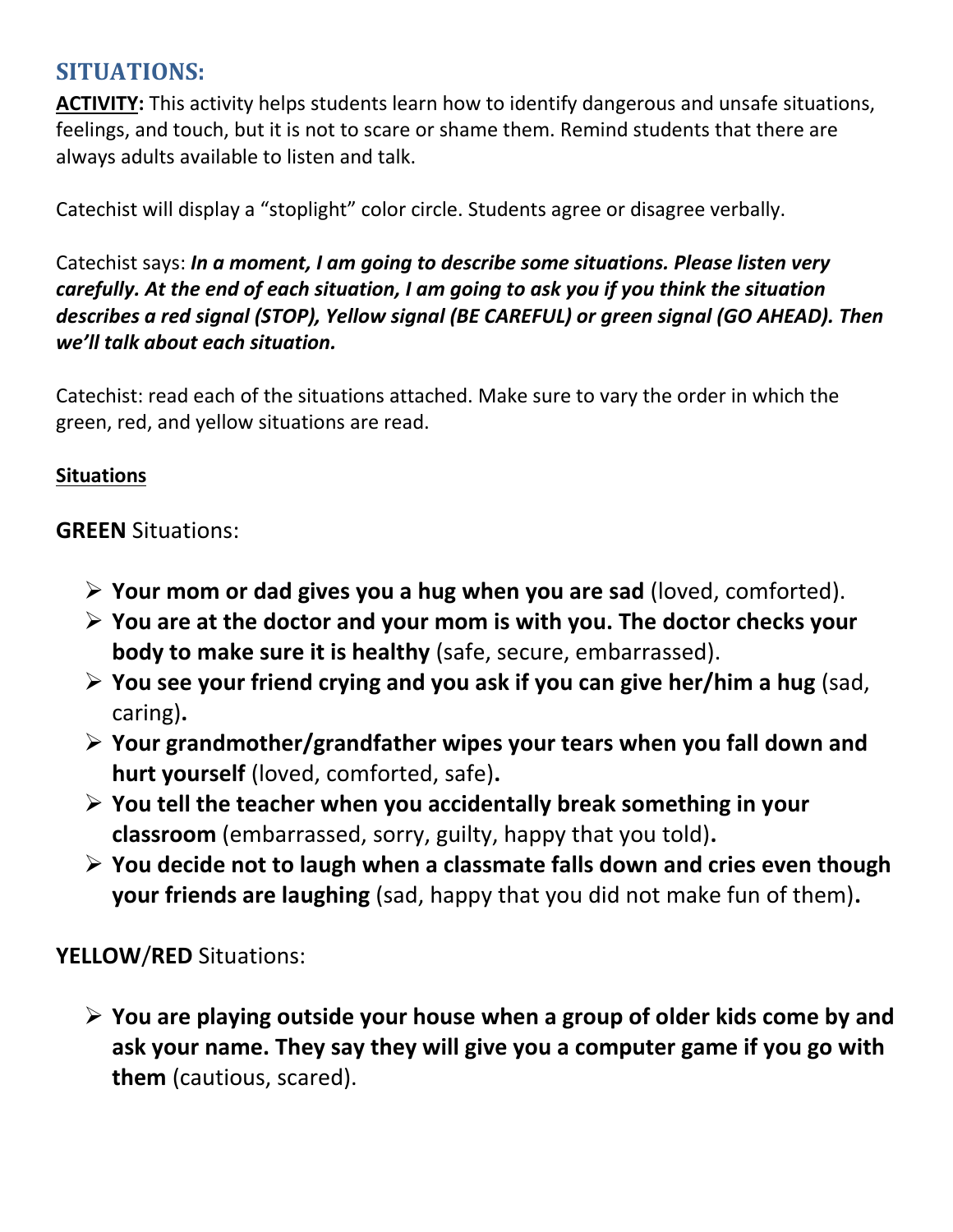- ➢ **Your big brother's friend wants you to play a video game your mom or dad told you not to play** (worried, afraid of getting into trouble, excited to play the game)**.**
- ➢ **You push someone out of line so you can be first** (mad, selfish)**.**
- ➢ **You are at a friend's birthday party when your friend says "let's all go downstairs so we can play on the computer without my mom or dad around"** (pressured, curious, worried)**.**
- ➢ **You are at a family party. Someone asks you to sit on his/her lap, but you don't want to** (pressured, mad, unsure)**.**
- ➢ **Your friend's big brother/sister wants you to do something you don't want to do because it makes you uncomfortable** (pressured, confused)**.**

# **SECRETS:**

Catechist says: *Sometimes secrets can even give us a funny feeling in our heart or tummy. A safe secret is one that does not hurt others or me. A secret is unsafe when I think that someone, including me, might be hurt or get in trouble if I do not tell. A good way to decide if a secret is safe or unsafe is to ask ourselves, "Can this secret hurt me or someone else?"*

**ACTIVTY:** Red light/Green light – **SECRETS** 

Make two columns on the white board (good secret  $\mathbb{G}$  and bad secret  $\mathbb{G}$ ) Catechist asks the students: *Can you name some good secrets? Who is involved in the secret? Is there a time that it is finally told?* (examples: surprise birthday party, special gift for Mother's Day, etc.)

 $\mathbf{E}$ 

*Can you name a bad secret? Who is involved in the secret? Can the secret hurt you or someone else?* (examples: When asked not to report to a teacher that or parent that you someone asked you not to tell anyone about something they did that you know was wrong or unsafe. Or, a friend of yours was hurt by someone else but they asked you not to tell the teacher, parent, or other adult.)

Show them the feeling chart at the back of this lesson and ask them to identify how they would feel if they saw someone whispering secrets.

Catechist: read each of the "secret" situations below. Make sure to vary the order in which the green, red, and yellow situations are read.

**Using the "stop light" poster, teacher shows one color. Ask students to agree or disagree with the color choice.**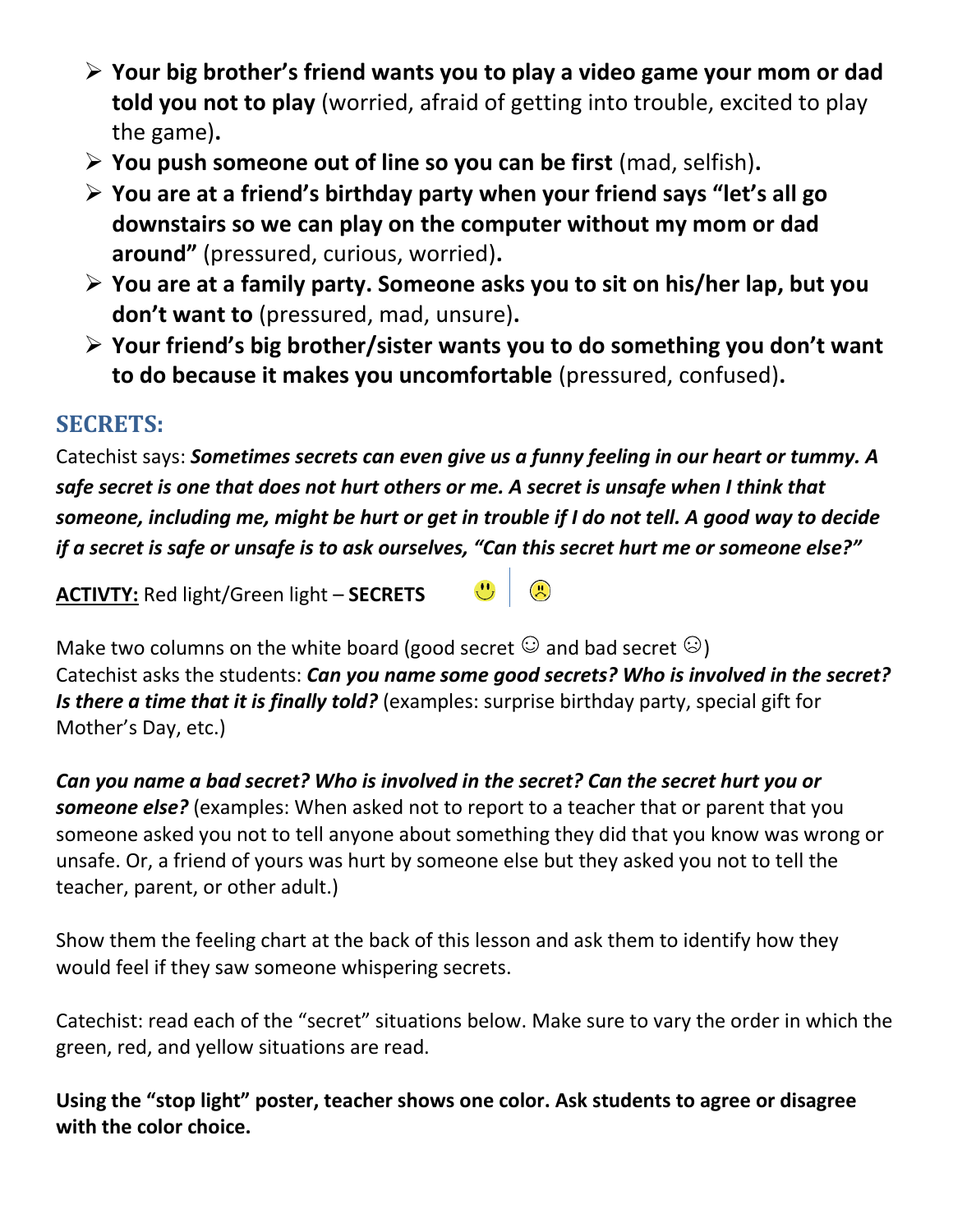#### **Situations**

**GREEN**

- ➢ **Your friend tells you, "I think Joey is cute," and tells you to keep it a secret** (special, trusted).
- ➢ **You dad is planning a surprise birthday party for your mom** (happiness, excitement, anticipation).
- ➢ **Your parents plan to get a puppy but don't tell you until they bring it home** (surprised, loved)**.**

**YELLOW / RED** (Always talk to a trusted adult.)

- ➢ **Your friend's brother takes a picture of you with his cell phone. He asks you not to tell and says that you will get into trouble** (*guilty, afraid of punishment).*
- ➢ **An adult, who you know well, asks you to go with him without asking permission from your parents. He/she tells you that your parents won't care if you go with him, but he says "Don't tell your parents about our visit. They won't understand,"** (*unsure, funny feeling in your tummy or heart, curious).*
- ➢ **Someone touches you in a way that you don't think is safe – even if the person says it is safe and says, "This special time is between you and me,"** (*Funny feeling in your tummy, confused, etc*.).
- ➢ **Your friend tells you, "I stole a video game from my older brother that we can play downstairs. Don't tell anyone because it is an adult game."** *(confused, worried, maybe excited).*
- ➢ **Someone acts like your friend but then tries to get you do something you don't want to do because you know it is wrong or because it makes you feel confused or funny. They say, "If you tell, I will tell everyone that this was your idea,"** *(confused, funny feeling, trapped)***.**
- ➢ **Your teenage neighbor tells you that you will get into trouble if you tell your mom and/or dad what he showed you on the computer** *(afraid of punishment)***.**

Allow students time to share their feelings connected to the secrets.

If students are unsure or offer the wrong answers, catechist may ask the following questions:

- ➢ *What do you think your mom or dad, teacher or priest would say about this situation?*
- ➢ *Would they think it is a red, green, or yellow signal? Why?*

## Evaluate

**[Part 3: Safety Plan]**

Catechist says: *Now, we are going to learn what to do if someone comes into your Circle of Grace without your permission or does something that makes you feel unsafe.* Catechist: write "Trusted Adult" on the white board. *Let's discuss what we mean by a "trusted adult."*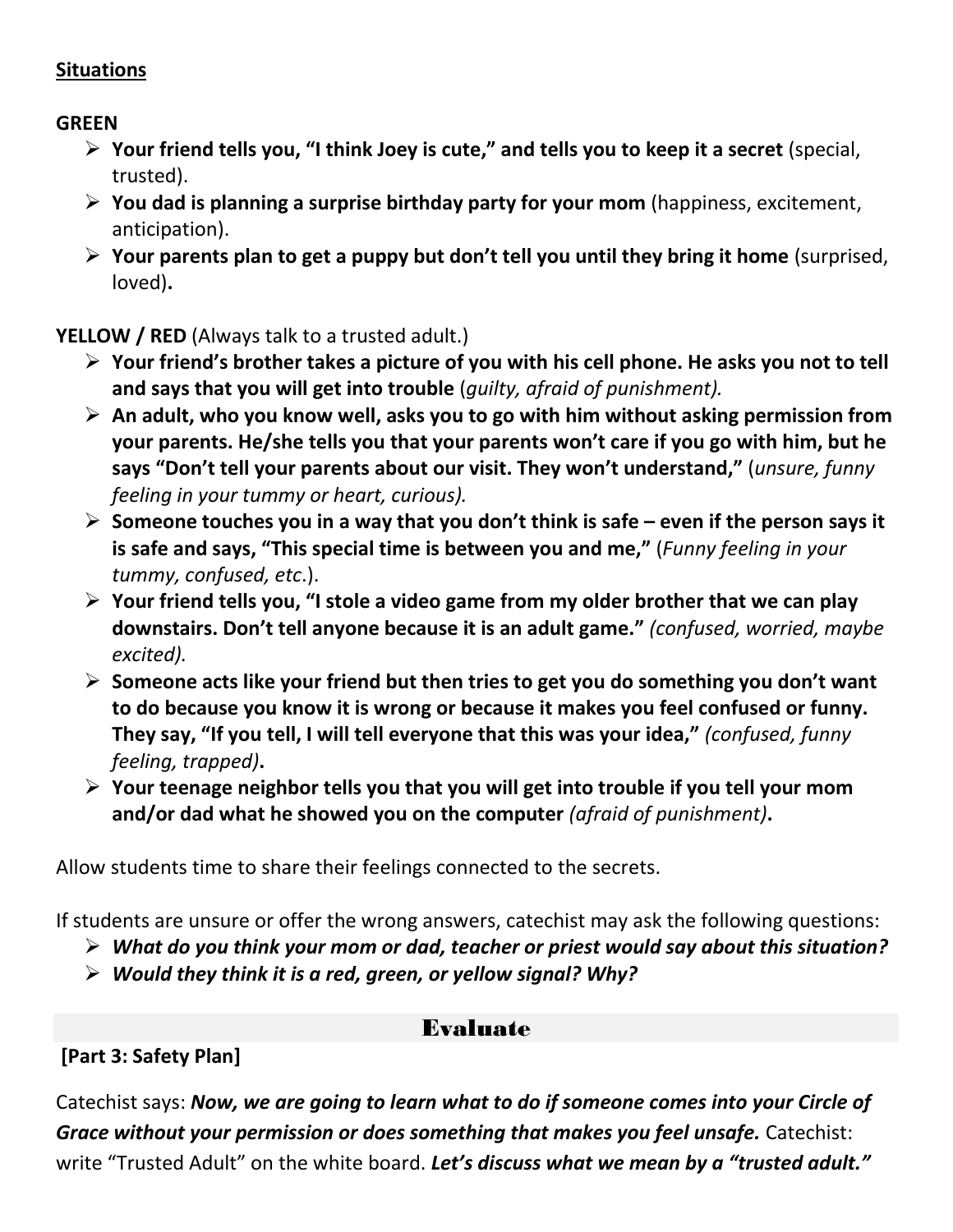(allow a few responses.) Catechist may shape their responses by saying: *A Trusted Adult is a grown-up who helps you to stay safe in your Circle of Grace and to respect others within their Circle of Grace. Examples of Trusted Adults, other than your parents, could be a teacher, a neighbor, an aunt or uncle, your grandparent, a church leader, or a family friend. How do you know you can trust someone?* (allow a few responses) *You know someone is trustworthy when they help you to be safe, when they tell the truth, and when they are there for you in good times and bad.*

Catechist says: *Can you name a person who loves you and helps you to stay safe?* List appropriate responses on the white board. *These are people whom you can ask to help you if you are unsafe or confused. We call these people Trusted Adults.* 

#### Extend

Post the adapted skill poster "How to Ask for Help."

- a) *Look at the person* (point to the picture of eyes)
- b) *Tell the person, "I need help. I do not feel safe."* (point to the picture of child speaking/mouth)
- c) *Tell the person what is wrong, why you don't feel safe.* (point to the picture of the question mark)

d) *Tell the person "thank you."* (point to the picture of the words "Thank you.) *This is how we ask for help. You can use these steps whenever you need to ask anyone for help.* 

## Debrief/Self-Reflect

Review the Circle of Grace Movement. Ask the students to stand with enough room around them to fully extend their arms without touching each other.

Catechist says: *Reach with both arms as high as you can over year head. Circle your arms down on each side and bend down until you reach all the way under your feet.*

*As you stand back up again, turn all the way around once as you raise your arms back over your head. This is the Circle of Grace that you live in.*

## Closing Prayer:

**Sign of the Cross.**

*Than you, God, for always being with me in my Circle of Grace. Thank you for the gift of the Holy Spirit who helps me know what is good. Thank you for giving me people who care about me and want me to be safe. Amen.* **Sign of the Cross.**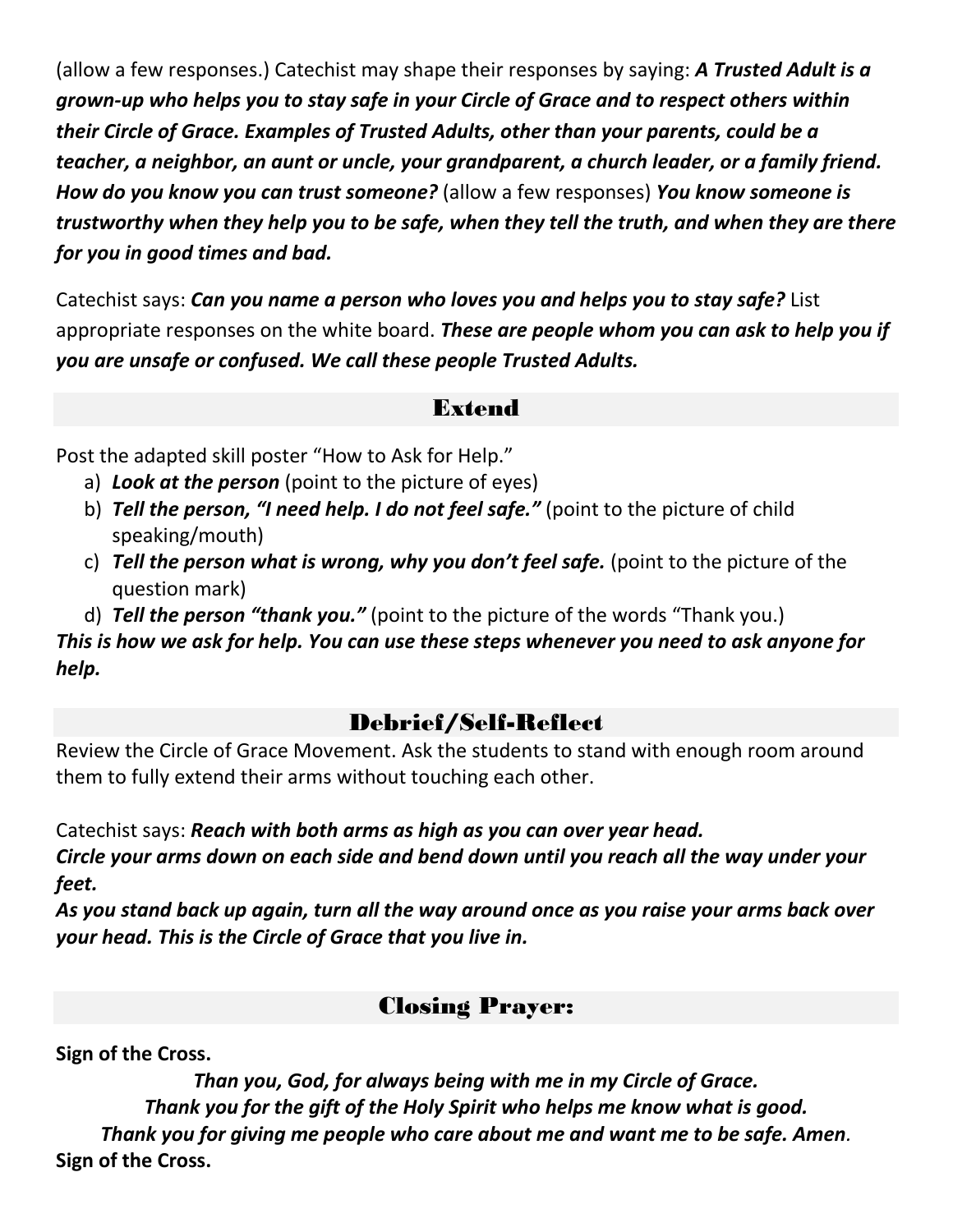#### Send home Activity Sheets for Parents (attached)

## Parent Connection

#### **The Trusted Adult: Home Activity Sheet for Parents**

In this lesson, parents should ask children to name and draw a picture of Trusted Adults (in addition to you). Please ask your child to show you this drawing. If your child names someone you find inappropriate, please help him / her to identify someone else you approve of.

Please contact these individuals to let them know you and your child have identified them as Trusted Adults. This can be done in person, by phone, or a letter. (Letter-writing is a fun activity you can do with your child.) Being identified as a Trusted Adult will most likely make them feel honored as well as alert them to your safety plan for your child.

Please have your child return the drawing with your signature as a confirmation for us that you received this information and discussed it with your child. Please call the parish at 281-578-8271, ext. 285 if you have questions.

#### **At-Home Activity: Trusted Adults**

Ask your child to name one person who loves them and helps them to stay safe.

Encourage children to name adults in addition to their mom and dad.

Tell the children: These are people who you can ask to help you if you are unsafe or confused. We call these people **Trusted Adults**.

Give the child a piece of paper and crayons or markers.

Instruct the children to draw a picture of their Trusted Adult. Remind children that mom and dad are Trusted Adults even if they are not in the picture.

#### **At Home Activity: HOW TO ASK FOR HELP**

- 1. Ask the children to think of times when they might need to talk to or ask a trusted adult for help.
- 2. Use the attached poster "How to Ask for Help"
	- a. Picture of eyes
	- b. Picture of a child speaking/mouth
	- c. Picture of "?"
	- d. The words "Thank You"